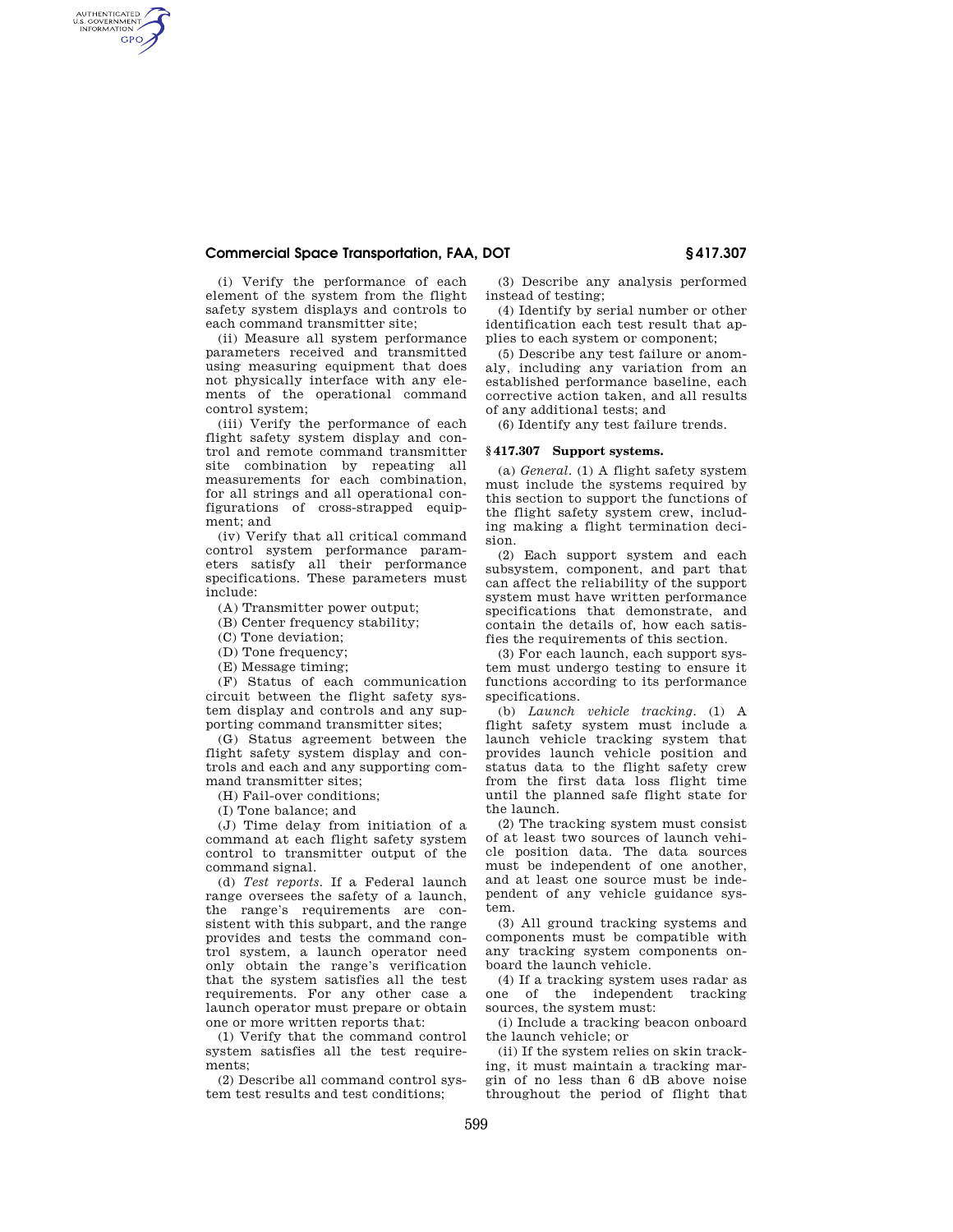the radar is used. The flight safety limits must account for the larger tracking errors associated with skin tracking.

(5) The tracking system must provide real-time data to the flight safety data processing, display, and recording system required by paragraph (e) of this section.

(6) For each launch, each tracking source must undergo validation of its accuracy. For each stage of flight that a launch vehicle guidance system is used as a tracking source, a tracking source that is independent of any system used to aid the guidance system must validate the guidance system data before the data is used in the flight termination decision process.

(7) The launch vehicle tracking error from all sources, including data latency and any possible gaps or dropouts in tracking coverage, must be consistent with the flight safety limits of §417.213 and the flight safety system time delay of §417.221.

(8) Any planned gap in tracking coverage must not occur at the same time as any planned switching of command transmitters.

(c) *Telemetry.* (1) A flight safety system must include a telemetry system that provides the flight safety crew with accurate flight safety data during preflight operations and during flight until the planned safe flight state.

(2) The onboard telemetry system must monitor and transmit the flight termination system monitoring data of section D417.17 and any launch vehicle tracking data used to satisfy paragraph (b) of this section.

(3) The telemetry receiving system must acquire, store, and provide realtime data to the flight safety data processing, display, and recording system required by paragraph (e) of this section.

(d) *Communications network.* A flight safety system must include a communications network that connects all flight safety functions with all launch control centers and any down-range tracking and command transmitter sites. The system must provide for recording all required data and all voice communications channels during launch countdown and flight.

# **§ 417.307 14 CFR Ch. III (1–1–10 Edition)**

(e) *Data processing, display, and recording.* A flight safety system must include one or more subsystems that process, display, and record flight safety data to support the flight safety crew's monitoring of the launch, including the data that the crew uses to make a flight termination decision. The system must:

(1) Satisfy §417.123 for any computing system, software, or firmware that must operate properly to ensure the accuracy of the data;

(2) Receive vehicle status data from tracking and telemetry, evaluate the data for validity, and provide valid data for display and recording;

(3) Perform any reformatting of the data as appropriate and forward it to display and recording devices;

(4) Display real-time data against background displays of the nominal trajectory and flight safety limits established in accordance with the flight safety analysis required by subpart C of this part;

(5) Display and record raw input and processed data at a rate that maintains the validity of the data and at no less than 0.1-second intervals;

(6) Record the timing of when flight safety system commands are input by the flight safety crew; and

(7) Record all health and status parameters of the command control system, including the transmitter failover parameters, command outputs, check channel or pilot tone monitor, and status of communications.

(f) *Displays and controls.* (1) A flight safety system must include the displays of real-time data and controls that the flight safety crew needs to perform all its functions, such as to monitor and evaluate launch vehicle performance, communicate with other flight safety and launch personnel, and initiate flight termination.

(2) A flight safety system must present all data that the flight safety crew needs to ensure that all flight commit criteria are satisfied for each launch, such as hazard area surveillance, any aircraft and ship traffic information, meteorological conditions, and the flight termination system monitoring data of section D417.17.

(3) The real-time displays must include all data that the flight safety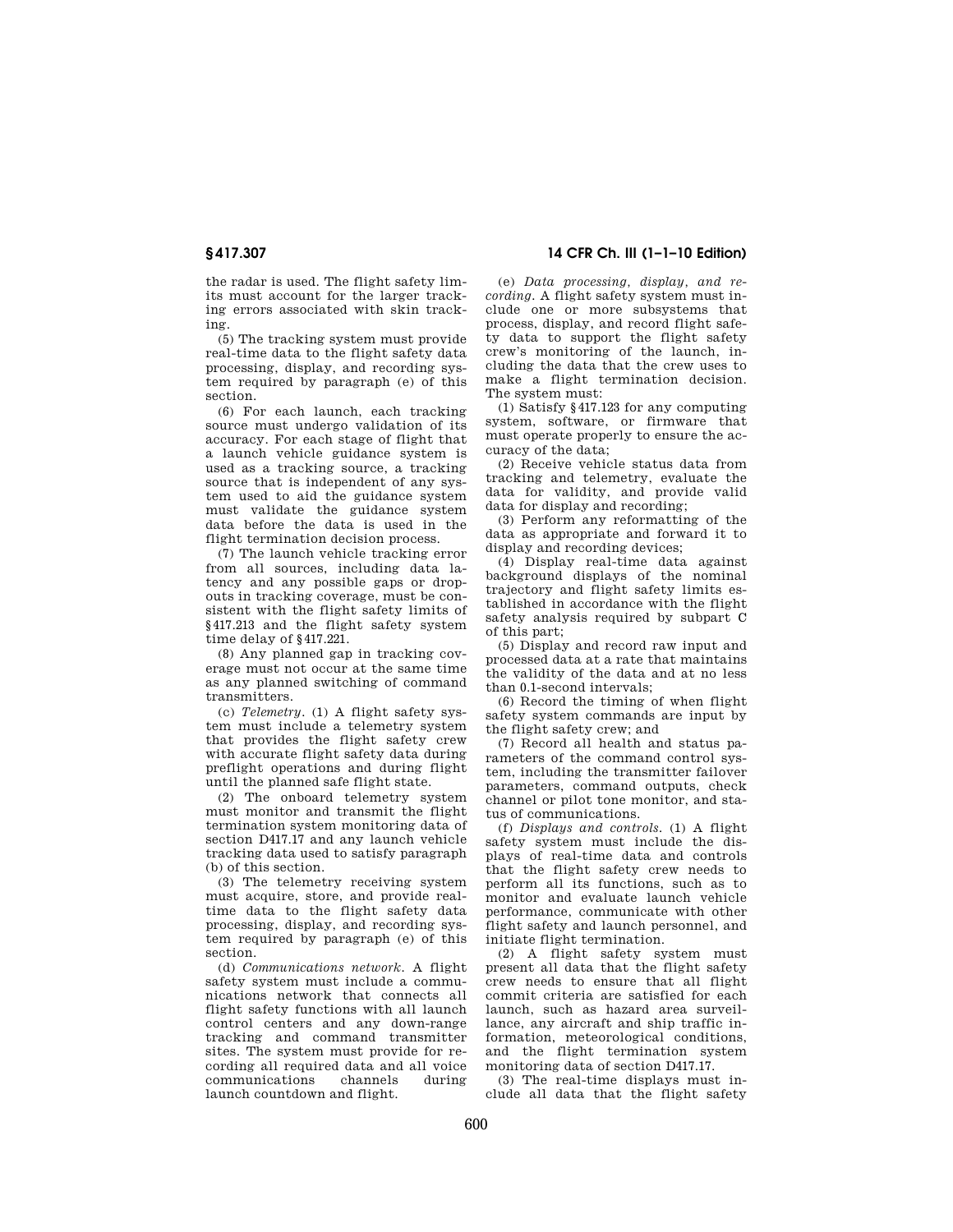## **Commercial Space Transportation, FAA, DOT § 417.307**

crew needs to ensure the operational functionality of the flight safety system, including availability and quality, and that all flight termination rules are satisfied for each launch, such as:

(i) Launch vehicle tracking data, such as instantaneous vacuum impact point, drag corrected debris footprint, or present launch vehicle position and velocities as a function of time;

(ii) Vehicle status data from telemetry, including yaw, pitch, roll, and motor chamber pressure;

(iii) The flight termination system monitoring data of section D417.17;

(iv) Background displays of nominal trajectory, flight safety limits, data loss flight times, planned safe flight state, and any overflight gate through a flight safety limit all as determined by the flight safety analysis required by subpart C of this part; and

(v) Any video data when required by the flight safety crew to perform its functions, such as video from optical program and flight line cameras.

(4) The controls must allow the flight safety crew to turn a command transmitter on and off, manually switch from primary to backup transmitter antenna, and switch between each transmitter site. These functions may be accomplished through controls available to command transmitter support personnel and communications between those personnel and the flight safety crew.

(5) Each set of command transmitter system controls must include a means of identifying when it has primary control of the system.

(6) The displays must include a means of immediately notifying the flight safety system crew of any automatic fail-over of the system transmitters.

(7) All flight safety system controls must be dedicated to the flight safety system and must not rely on time or equipment shared with other systems.

(8) All data transmission links between any control, transmitter, or antenna must consist of two or more complete and independent duplex circuits. The routing of these circuits must ensure that they are physically separated from each other to eliminate any potential single failure point in

the command control system in accordance with §417.303(d).

(9) The system must include hardware or procedural security provisions for controlling access to all controls and other related hardware. These security provisions must ensure that only the flight safety crew can initiate a flight safety system transmission.

(10) The system must include two independent means for the flight safety crew to initiate arm and destruct messages. The location and functioning of the controls must provide the crew easy access to the controls and prevent inadvertent activation.

(11) The system must include a digital countdown for use in implementing the flight termination rules of §417.113 that apply data loss flight times and the planned safe flight state. The system must also include a manual method of applying the data loss flight times in the event that the digital countdown malfunctions.

(g) *Support equipment calibration.*  Each support system and any equipment used to test flight safety system components must undergo calibration to ensure that measurement and monitoring devices that support a launch provide accurate indications.

(h) *Destruct initiator simulator.* A flight safety system must include one or more destruct initiator simulators that simulate each destruct initiator during the flight termination system preflight tests. Each destruct initiator simulator must:

(1) Have electrical and operational characteristics matching those of the actual destruct initiator;

(2) Monitor the firing circuit output current, voltage, or energy, and indicate whether the firing output occurs. The indication that the output occurred must remain after the output is removed;

(3) Have the ability to remain connected throughout ground processing until the electrical connection of the actual initiators is accomplished;

(4) Include a capability that permits the issuance of destruct commands by test equipment only if the simulator is installed and connected to the firing lines; and

(5) For any low voltage initiator, provide a stray current monitoring device